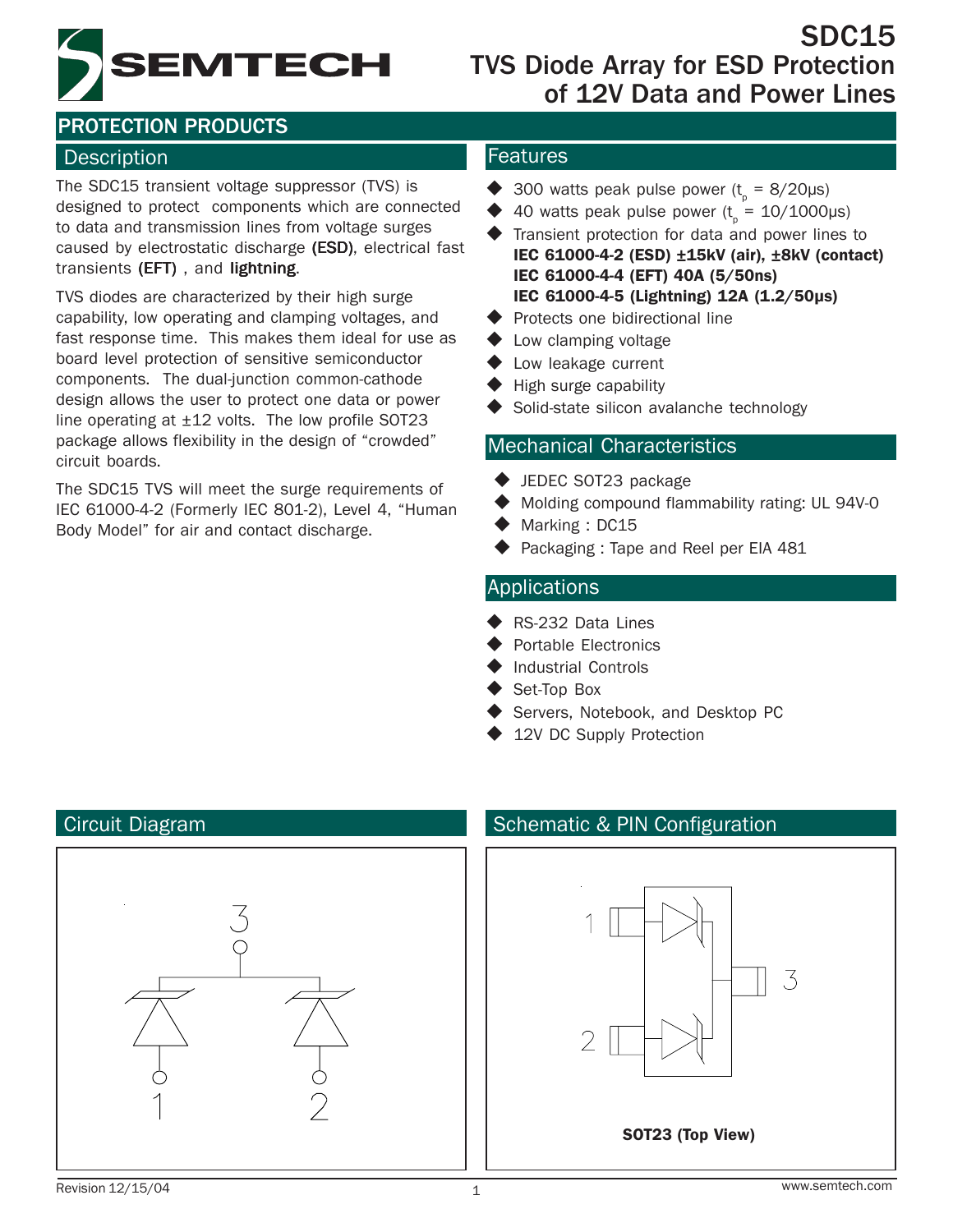# **SEMTECH**

# **PROTECTION PRODUCTS**

#### Absolute Maximum Rating

| <b>Rating</b>                                  | <b>Symbol</b>     | <b>Value</b>    | <b>Units</b>  |
|------------------------------------------------|-------------------|-----------------|---------------|
| Peak Pulse Power ( $tp = 8/20\mu s$ )          | $P_{\rm pk}$      | 300             | Watts         |
| Peak Pulse Current ( $tp = 8/20\mu s$ )        | "PP               | 10              | A             |
| Non-Repetitive Peak Forward Current (tp=100µs) | <b>FSMAX</b>      | 4               | A             |
| Thermal Resistance, Junction to Ambient        | $\Theta_{\rm JA}$ | 556             | $\degree$ C/W |
| Lead Soldering Temperature                     |                   | 260 (10 sec.)   | $^{\circ}$ C  |
| <b>Operating Temperature</b>                   |                   | $-55$ to $+125$ | °€            |
| Storage Temperature                            | <sup>I</sup> STG  | $-55$ to $+150$ | °€            |

# Electrical Characteristics

| <b>SDC15</b>                   |               |                                                                                              |                |                |                |              |  |  |
|--------------------------------|---------------|----------------------------------------------------------------------------------------------|----------------|----------------|----------------|--------------|--|--|
| <b>Parameter</b>               | <b>Symbol</b> | <b>Conditions</b>                                                                            | <b>Minimum</b> | <b>Typical</b> | <b>Maximum</b> | <b>Units</b> |  |  |
| Reverse Stand-Off Voltage      | $V_{RWM}$     |                                                                                              |                |                | 12.8           | $\vee$       |  |  |
| Reverse Breakdown Voltage      | $V_{BR}$      | $I_t = 1mA,$<br>Between Pin 1 and 2<br>(each direction)                                      | 14.3           |                | 16.4           | $\vee$       |  |  |
| Reverse Leakage Current        | $I_R$         | $V_{\text{RWM}} = 12.8V, T=25\degree C$<br>Between Pin 1 and 2<br>(each direction)           |                |                | 100            | nA           |  |  |
| <b>Forward Voltage</b>         | $V_F$         | $I_{F} = 100 \text{mA}$ ,<br>Pin 1 to 3 and<br>Pin 2 to 3                                    |                |                | 1.3            | $\vee$       |  |  |
| Temperature Coefficient of VBR | $\alpha$ VBR  |                                                                                              |                |                | 12             | mV/°C        |  |  |
| <b>Clamping Voltage</b>        | $V_c$         | $I_{\text{pp}} = 1.9A$ ,<br>$tp = 10/10000 \mu s$<br>Between Pin 1 and 2<br>(each direction) |                |                | 21.2           | $\vee$       |  |  |
| Junction Capacitance           | $C_i$         | $V_{\rm R}$ = OV, f = 1MHz<br>Pin 1 to 2                                                     |                |                | 120            | pF           |  |  |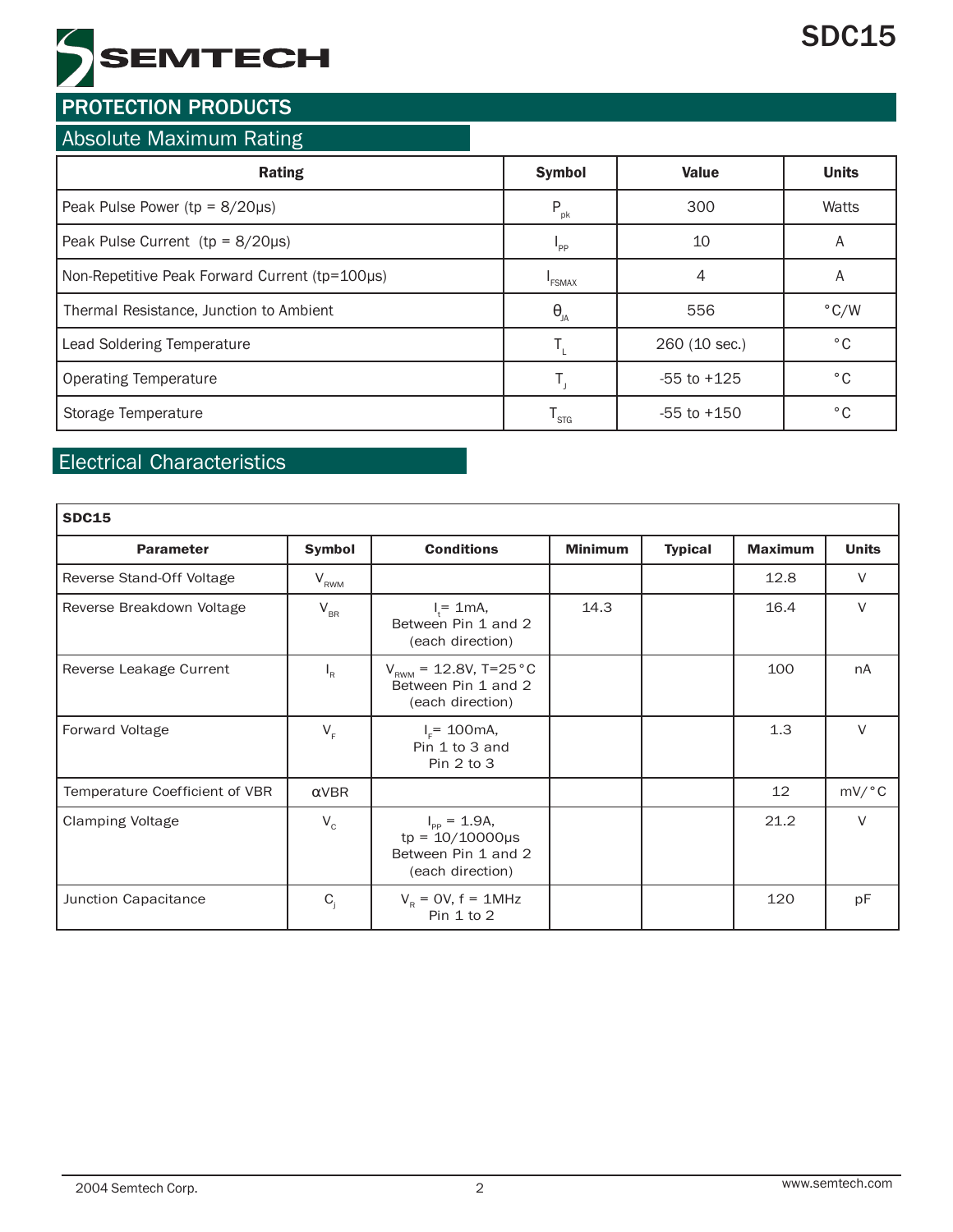

#### Typical Characteristics







Forward Voltage vs. Forward Current

100 90 % of Rated Power or lpp **% of Rated Power or Ipp** 80 70 60 50 40 30 20 10 0 0 25 50 75 100 125 150

Power Derating Curve

110

Pulse Waveform Clamping Voltage vs. Peak Pulse Current

**Ambient Temperature - T<sub>A</sub> (°C)** 

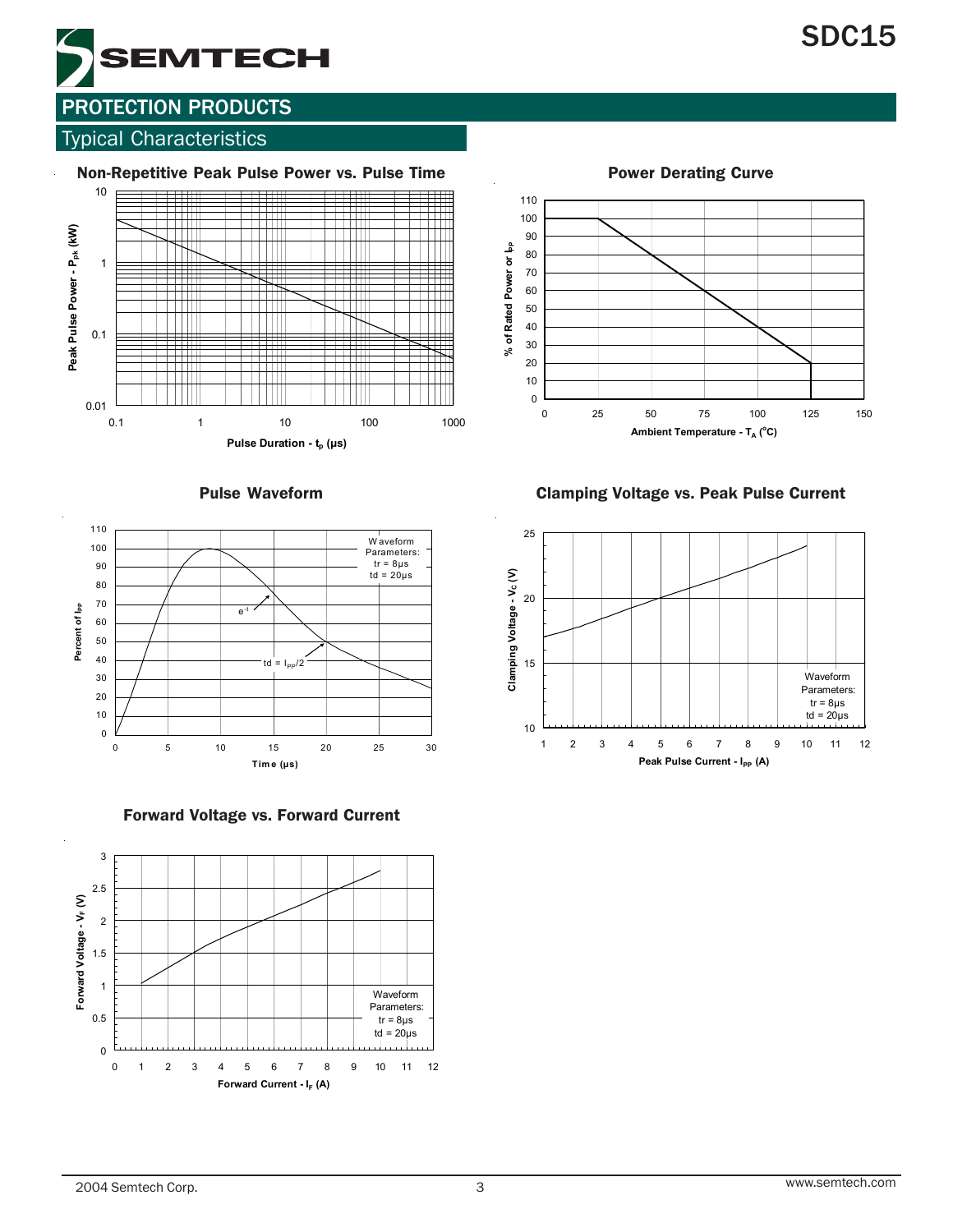

#### Applications Information

#### Device Connection for Protection of One Data Line

The SDC15 is designed to protect one data or I/O line operating at ±12 volts. Connection options are as follows:

- Common mode protection: Pin 1 is connected to the data line and pin 2 is connected to ground. For best results, this pin should be connected directly to a ground plane on the board. The path length should be kept as short as possible to minimize parasitic inductance. Pin 3 is not connected.
- Differential protection: Pin 1 is connected to one line and pin 2 is connected to the second line. Pin 3 is not connected.

#### Circuit Board Layout Recommendations for Suppression of ESD.

Good circuit board layout is critical for the suppression of fast rise-time transients such as ESD. The following guidelines are recommended:

- Place the SDC15 near the input terminals or connectors to restrict transient coupling.
- Minimize the path length between the SDC15 and the protected line.
- Minimize all conductive loops including power and ground loops.
- The ESD transient return path to ground should be kept as short as possible.
- Never run critical signals near board edges.
- Use ground planes whenever possible.

#### Matte Tin Lead Finish

Matte tin has become the industry standard lead-free replacement for SnPb lead finishes. A matte tin finish is composed of 100% tin solder with large grains. Since the solder volume on the leads is small compared to the solder paste volume that is placed on the land pattern of the PCB, the reflow profile will be determined by the requirements of the solder paste. Therefore, these devices are compatible with both lead-free and SnPb assembly techniques. In addition, unlike other lead-free compositions, matte tin does not have any added alloys that can cause degradation of the solder joint.

#### Device Schematic and Pin Configuration



#### RS-232 Transceiver Protection Example

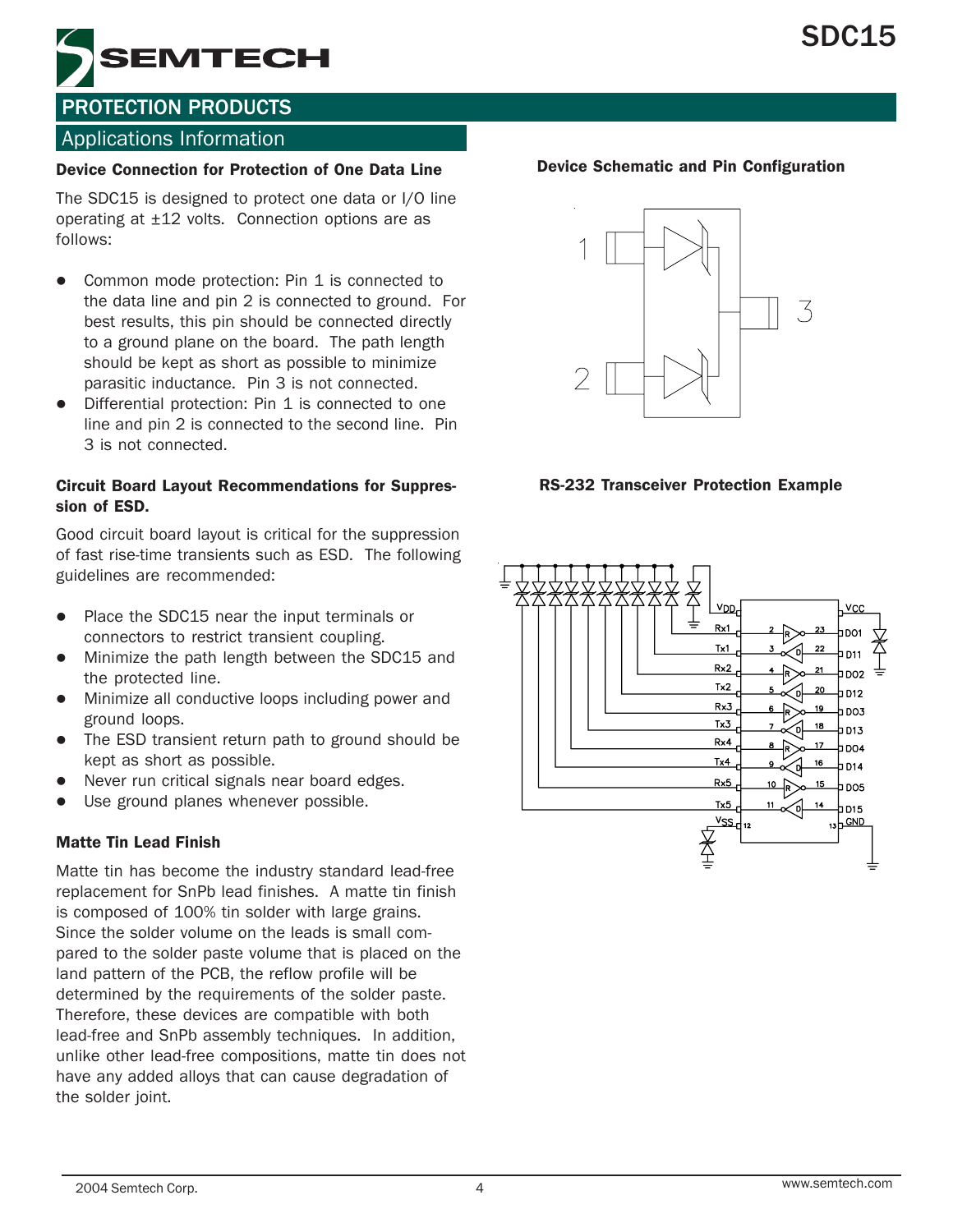

#### Outline Drawing - SOT23



#### Land Pattern - SOT23